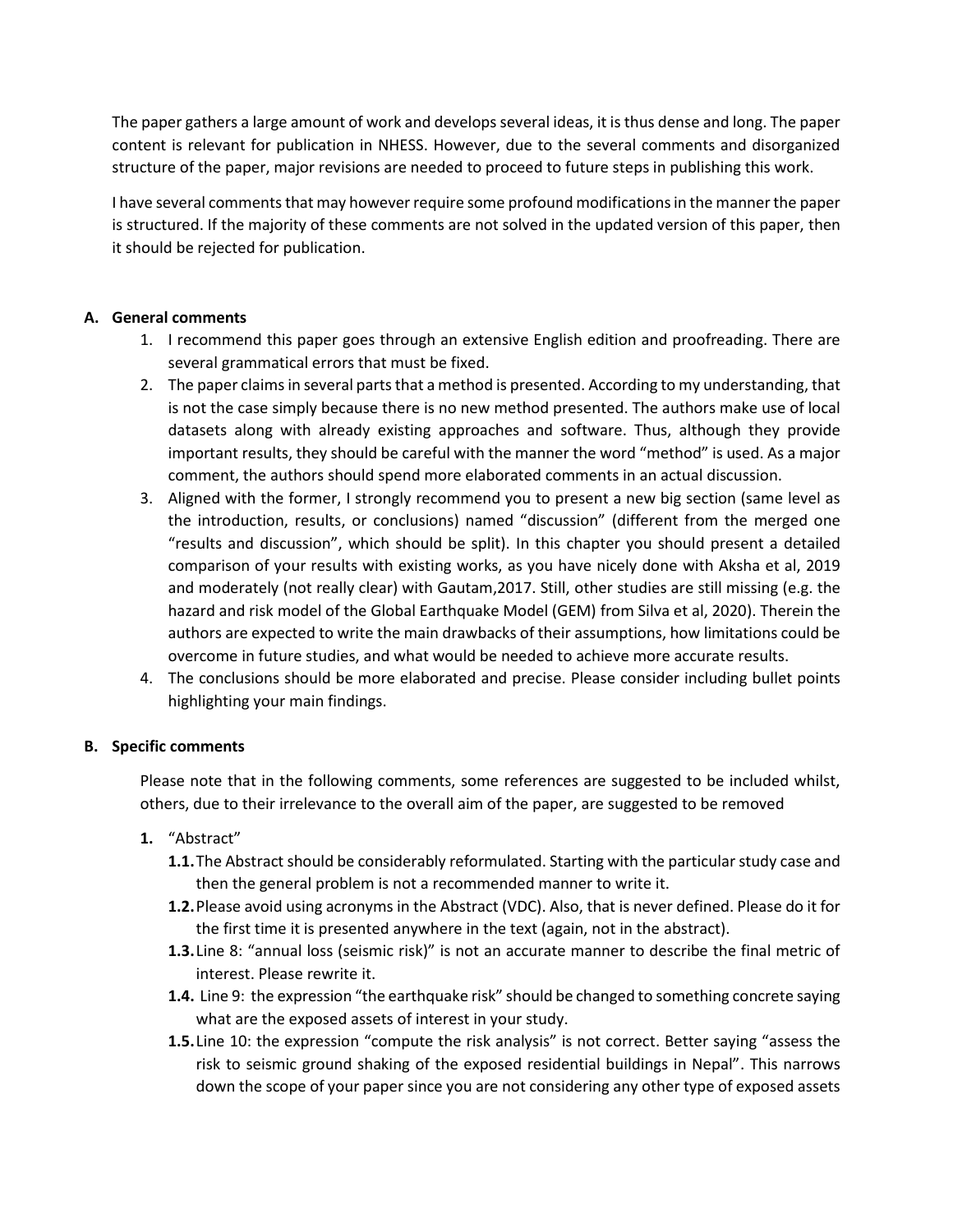or other compound and secondary hazardous effects (e.g. ground failure, liquefaction, coseismic landslides).

- **1.6.**Line 11: Secondary aspects such as the Software (Openquake and ArcGis 10) that you select for your objective are unnecessary details at this very general and early stage of the paper. These details should only be provided later on once you have elaborated more on your ideas.
- **2.** "1. Introduction"
	- **2.1.**Line 30: you provide a general detail at the global scale right in between two sentences concerning only Nepal. This is distracting. Please consider deleting or relocating it. The same happens with the content of lines 32-35. You could fix the former issues as follows: since you invest quite a long text in then describing general aspects of the risk assessment practices, and only the local study area is retaken in line 50, I suggest separating the global from the local aspects. In this case, the first part of the introduction should be relocated. Please use a different paragraph when you introduce such a change of setting.
	- **2.2.**The ideas that are introduced in line 50 are not clear. Why and how do you justify that the seismic hazard mapping in Nepal is scarce? (You use "lack"). There have been several recent projects done in the same study area, some of them are not old, and you cited them. Thus, please rephrase it.
	- **2.3.**Line 59: "risk assessment with proper forecasting measures" is not clear. Perhaps adding some example measures might help to provide clarity on what you exactly are trying to refer to. If these "measures" are the explanation you provide in lines 60-61, then I suggest you deeply reformulate that sentence.
	- **2.4.**Line 62: The OpenQuake reference is cited only in line 97, but disregarding its inadequate use in the Abstract (as formerly described), it was also mentioned in line 62. A proper reference is needed there. Subsequently, in line 63 it is only mentioned that the formal analysis you carry out is *"in the districts of Nepal".* The reality is that you do a much more exhaustive analysis of the municipalities. I suggest rewriting it.
	- **2.5.**Since some readers might not be familiar with the Nepali administrative division, I suggest you explicitly say right after the first time the word "district" is mentioned what does it exactly mean (i.e. which level of division is it and what is its average area (considering the 75 ones)?)
	- **2.6.**The sentence comprised between lines 64 and line 65 "*Studying social vulnerability identifies the sensitive areas and populations that are prone to high risk and are less likely to acclimatize and recover from a natural catastrophe"* is disconnected from the previous paragraph. This is background information that should be provided somewhere else. Also, I do believe the terminology *"natural catastrophe"* is incorrect. Please modify carefully using the correct terms. The same comment applies to "seismic losses" (used twice in the text). Please replace it with something more concrete.
- **3.** "2. Theory and background"
	- **3.1.**Please read alone the sentence: "The impact of natural hazards is based on social parameters such as socioeconomic status, geographical features, ethnicity (minority), renter, gender, and age". The manner it is written could be misunderstood in the sense that the listed variables are some of the most important ones, disregarding the hazard component. That should be also clearly said, e.g. beside the hazard component, there are others…). Moreover, that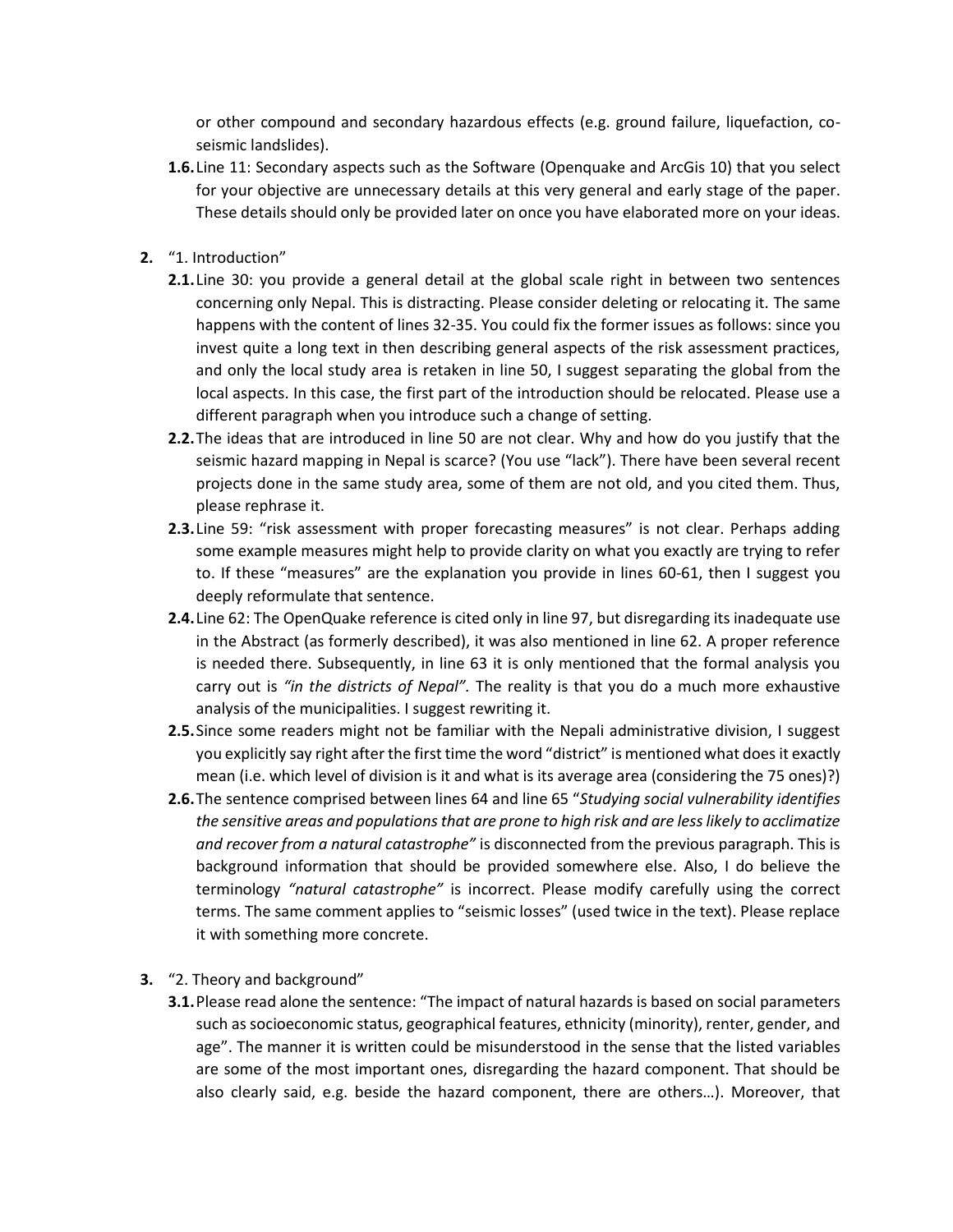sentence needs a reference. You could simply consider correctly rewriting this sentence and the former one and use the citation therein provided.

- **3.2.**The sentence "There have always been stories of high-class predation and low-class vulnerability" and the next one "At the same time… society" are prone to open free interpretations. Although I agree with what the authors try to express, since these sentences lack citation and explicit examples, due to the manner they are written, they remain as opinions whose locations are out of context in a "theory and background" section. Please remove them, or better, rewrite them accordingly.
- **3.3.**The text in lines 85 (related to population) and 86 (related to topography) are presented as mere ideas in a disconnected manner from the previous (and nicely written text). Please use connectors or create a smoother manner to connect those ideas with each other.
- **3.4.**Please remove "OpenQuake" from the header 2.2. This is totally irrelevant for a title. Furthermore, I strongly suggest removing the short description of that software from this title. The user's decision about the desired tool to implement is not part of "theory and background", but rather on the "material and method" section.
- **3.5.**The authors should be careful in the manner the first sentence of Section 2.2 is presented. If you note the cited work of Stevens et al., (2018), they say: *"a large part of Nepal is expected to have a 10% probability of exceeding shaking of 0.4g–0.6g and a 2% probability of exceeding shaking of 1.0g–3.0g in any 50 year period".* Please note that it refers that only one portion may experience such ground motions, not all the country. This is totally missing in your sentence. Also, please note that in this context the conditional form is advised (e.g. is expected), whilst you use "is". That is incorrect and unacceptable. Therefore, I also suggest to rephrase these sentences in a more pragmatic manner (e.g. accelerations in the range of XXX may be expected for a 10 % probability of exceedance over 50 years or 475 years return period for certain zones of the study area). The same could be rewritten for the other probability of exceedance. Furthermore, as you certainly know, this type of formulations assume a Poissonian mode, and hence, you might like to highlight that important (and nowadays questionable) assumption herein.
- **3.6.**The authors should state in both sections (3.2.2. and the to-be created Discussion) the implications of not having used any spatial correlation model to model the seismic ground motion fields. Justify your assumption being aware of this limitation, for this aim, please consider citing Weatherill et al, (2015)
- **4.** "3. Materials and methods"
	- **4.1.**Line 100: *"potential effects"* is too vague. Please be (way) more precise. You say "This approach", but which approach? You have not even mentioned the method you will follow. You simply mentioned "an integrated approach" and then cite Burton and Silva, 2016. I strongly suggest that you reformulate the paragraph explicitly indicating that you will use an existing method (e.g. Burton and Silva, 2016) to integrate physical vulnerability to seismic ground shaking with other "human" dimensions. Please remove "within the hazard zone" This is simply not clear nor accurate. The sentences you use to cite Carreño, et al, 2012 and Fernandez et al., 2006 are both presented as background information. That is incorrect for the type of title you are describing. Thus, please consider to either moving it to the Introduction, or to rephrase it saying that you will use a method presented by those authors.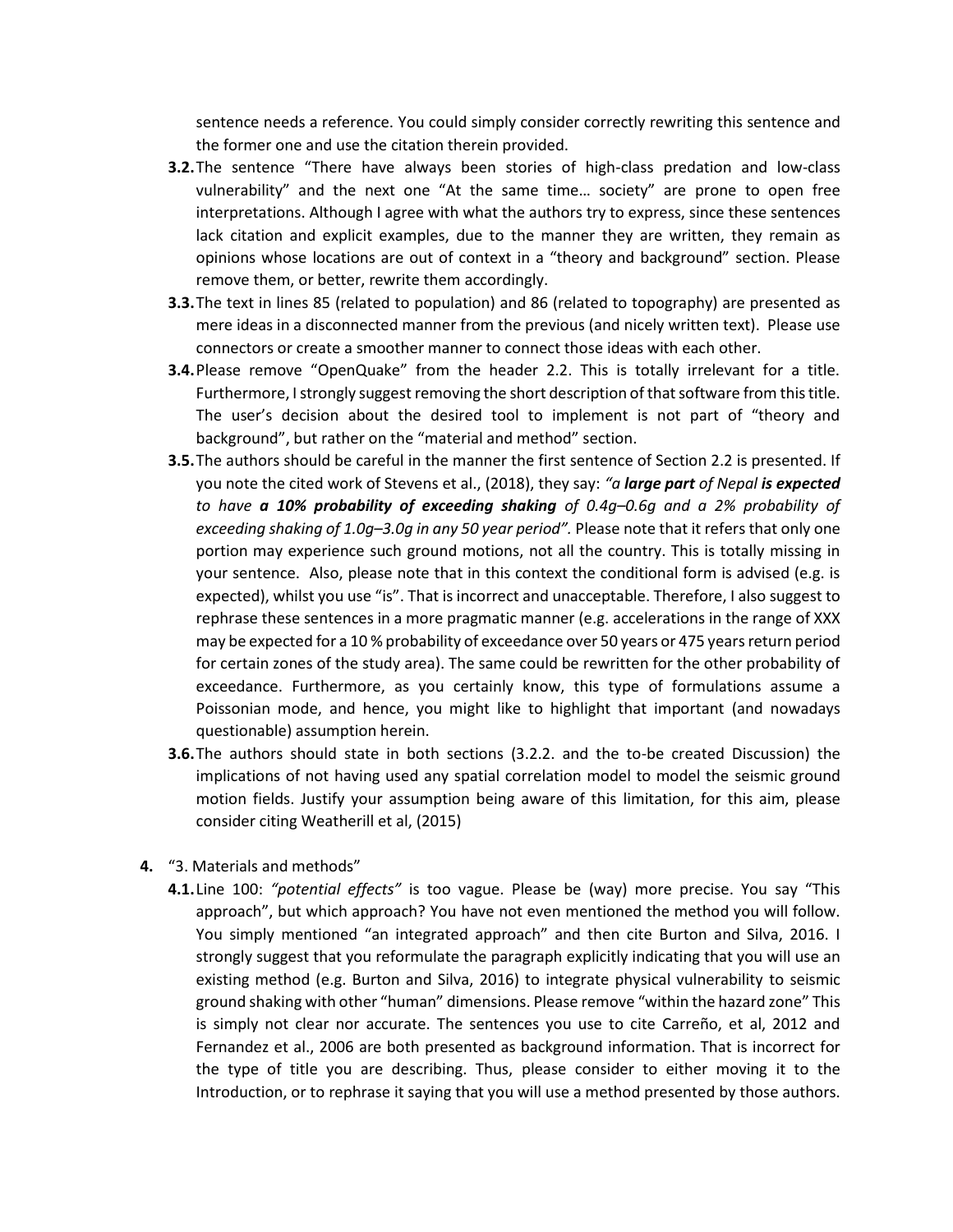- **4.2.**"3.1. Social vulnerability assessment"
	- 4.2.1. The Section "3.1.1 Data and SoVI modification" should be renamed. It is just too vague. Is this input data? For what procedure? Please indicate it in the title. Avoid the use of acronyms here.
	- 4.2.2. Line 120: you say 54. Is this a mistake and do you refer to 45?
	- 4.2.3. Line 116: For the sentence *"Table 2 provides the list of all the variables used for social vulnerability assessment",* please specify whether those variables are a result of your subjective selection among more, or are they all integrally (not removing any) within each dataset employed. This is not clear.
	- 4.2.4. Line 131. The subscript in "Si" is incorrect. Please change it.
	- 4.2.5. Figure 1:
		- 4.2.5.1. The location within the text of this figure is not accurate. Please note it belongs to the section "Data and SoVI modification" within "Materials and method", which is weird. This figure does not really display any important variable of analysis for these sections, but only show the geographical location of some three regions and administrative divisions. Thus I suggest this is included within a more generic title "Context of the study area" or similar. This is not a must, but it is highly advised. In this case, others parts should be relocated therein.
		- 4.2.5.2. If possible, please remove from the legend " ". This is not harmonious.
		- 4.2.5.3. Please add the borders with neighboring countries. The way it is shown it shows Nepal as an island.
		- 4.2.5.4. Please reduce the font size of the coordinates. Having them larger than the actual caption is not aesthetic.
		- 4.2.5.5. For guidance, please consider adding the location of some of the main cities.
	- 4.2.6. Section "3.1.2 Principal component analysis" should be renamed adding for which sub-process this method is planned to be done, otherwise remains unclear.
	- 4.2.7. Line 163: The manner the authors describe old versions of the method is irrelevant to the main Section "Materials and methods". Also, right next to it and to remark a difference with newer approaches, the word "currently" is used while citing outdated references (1993-2000). If that is anyway your intention, please provide current (from this decade) references.
	- 4.2.8. Line 185: "test value of 0.000". Really? 0? Please check it out. Although it is true that the number of decimals in all of the provided numbers should remain equal (please work on this), the cero can be an exception (Although I suspect it is unlikely it is a mere null value).
	- 4.2.9. Line 186: Please provide the reference and full name (Statistical Package for the Social Sciences of SPSS v.21.0.
	- 4.2.10. Line 191: incorrect manner of presenting the citations. Open a parenthesis after "studies" that contains both references.
	- 4.2.11. Once again, the manner some comments provided as background are provided (e.g. SoVI scores are generally expressed as standard deviations (z-scores) or quintiles to emphasize their relative value (Tate, 2012)") within the formal analysis and explained steps is highly distracting. Please rephrase this sentence and all of the ones with similar style. You can say: "Similarly to XXX, we expressed the SoVI scores as YYY…."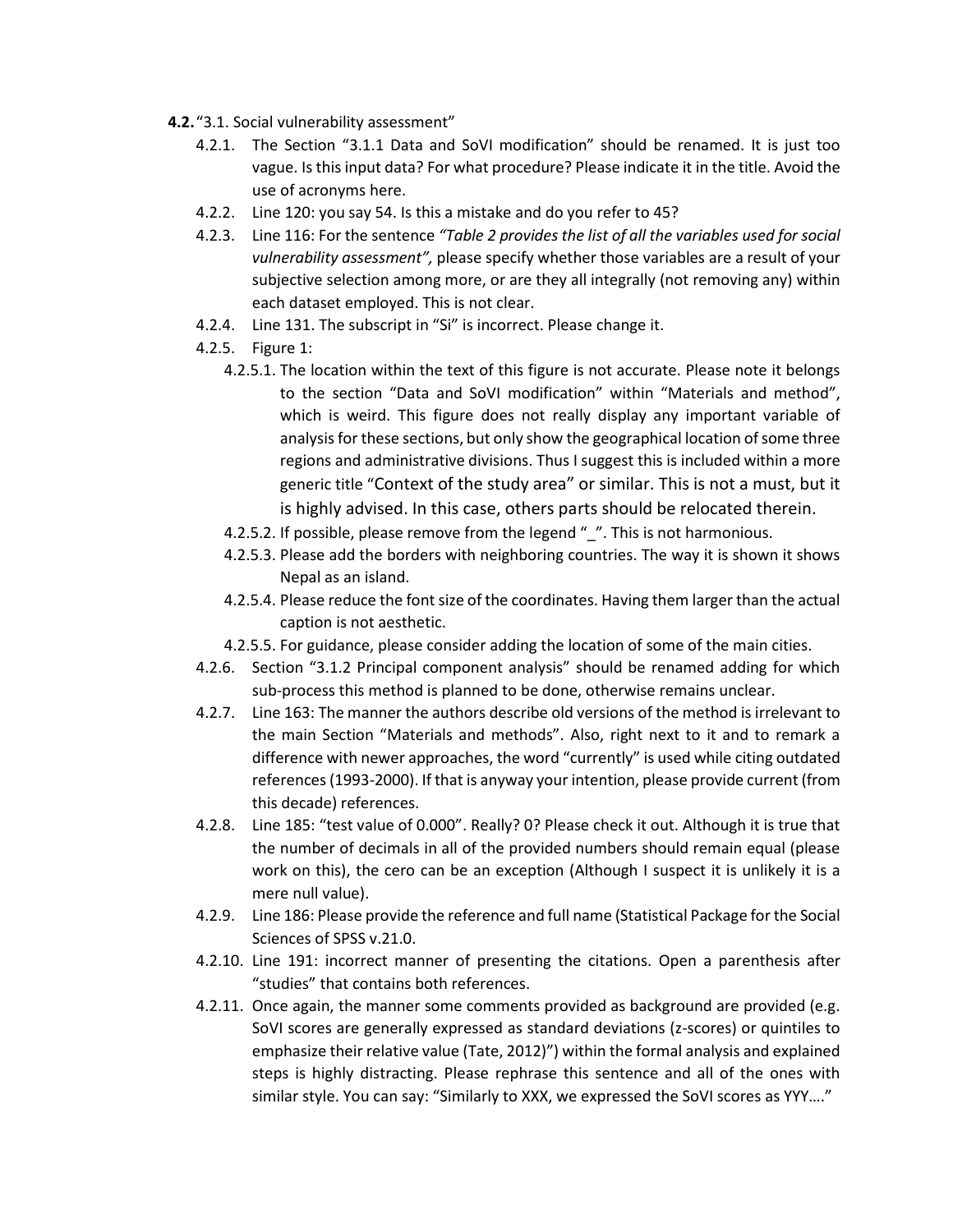- **4.3.**"3.2. Seismic Risk Assessment"
	- 4.3.1. In this paragraph you are mixing up present and past tense without any order, please make sure that during the English proofreading this is harmonized.
	- 4.3.2. Line 202. Please rewrite or delete this sentence "The physical vulnerability function is solely hazard dependent". If you decide to rewrite it, please add a citation, but not in using a "background style" as formerly discussed.
	- 4.3.3. Information contained in lines 207 until the first point of 209 is irrelevant for the subsection. Also, it is badly written and there is no order with the (unnecessary) provided references. They must be ordered following certain selected pattern.
	- 4.3.4. For the section "3.3.1 Source model", please rewrite the information about the former studies of seismic source zonations making a link with the actual existing model you decided to adopt. The way it is presented can be misleading due to the expression "for instance". You can extensively simply this saying something like: Despite there have been several seismic sources for the study area (i.e. ZZZ, UUU, and TTT), we have decided to implement the one of XXX that comprises 23 area source" or something similar. Also, in this section, you should mention the main tectonic setting of the region, the Main Himalayan Thrust, which you neglect in your text.
	- 4.3.5. Line 218: please change the expression "effect on engineering structures". This is not accurate. I do understand what you try to say, but, please be more precise in a written form.
	- 4.3.6. Line 219: specify the type of Earthquake magnitude you are referring to. I suspect it is moment magnitude (Mw), but it can be confusing due to the two types of magnitudes provided in Table 5. Thus, this aspect must be clearly stated therein. The expression "the surface wave of 4.0" is inaccurate, please rewrite it. Be careful with the manner you write such technical details.
	- 4.3.7. Line 220: the list of devastating earthquakes is not necessary here. The information of Table 5 is sufficient. Also, this is repeated information (already provided in line 26 (with a proper reference).
	- 4.3.8. If possible, please modify Figure 3, reducing the fontsize of the coordinates, including neighboring countries, and most importantly, since the authors have decided to not include a single map showing the seismic hazard, at least, this figure containing the zonation should contain some of the most important historical earthquakes (similarly as done Thapa and Guaxin, 2014 and Chaulagain et al, 2015). This way, the reader can realise that despite there are more assets exposed in the southern parts of the country, the historical seismicity is comparatively lower. This type of comment is also missing. Please consider including something similar.
	- 4.3.9. Related to the former, please consider citing the study of Rao et al, 2020 where the extend of likely synthetic ruptures are presented for Nepal (see figure 1 in their study)
	- 4.3.10. The first column of Table 5 is unnecessary because the zones have the same numeration. Please delete it. Also, since this information is exactly the same as the Chaulagain et al, 2015 which in turn took it from Thapa and Guoxin 2013, if you really want to keep this table, you should use a word highlighting that there is no contribution from your side in their elaboration. Such a word can be "taken or reprinted", but I feel that a simple citation is in this case not necessary.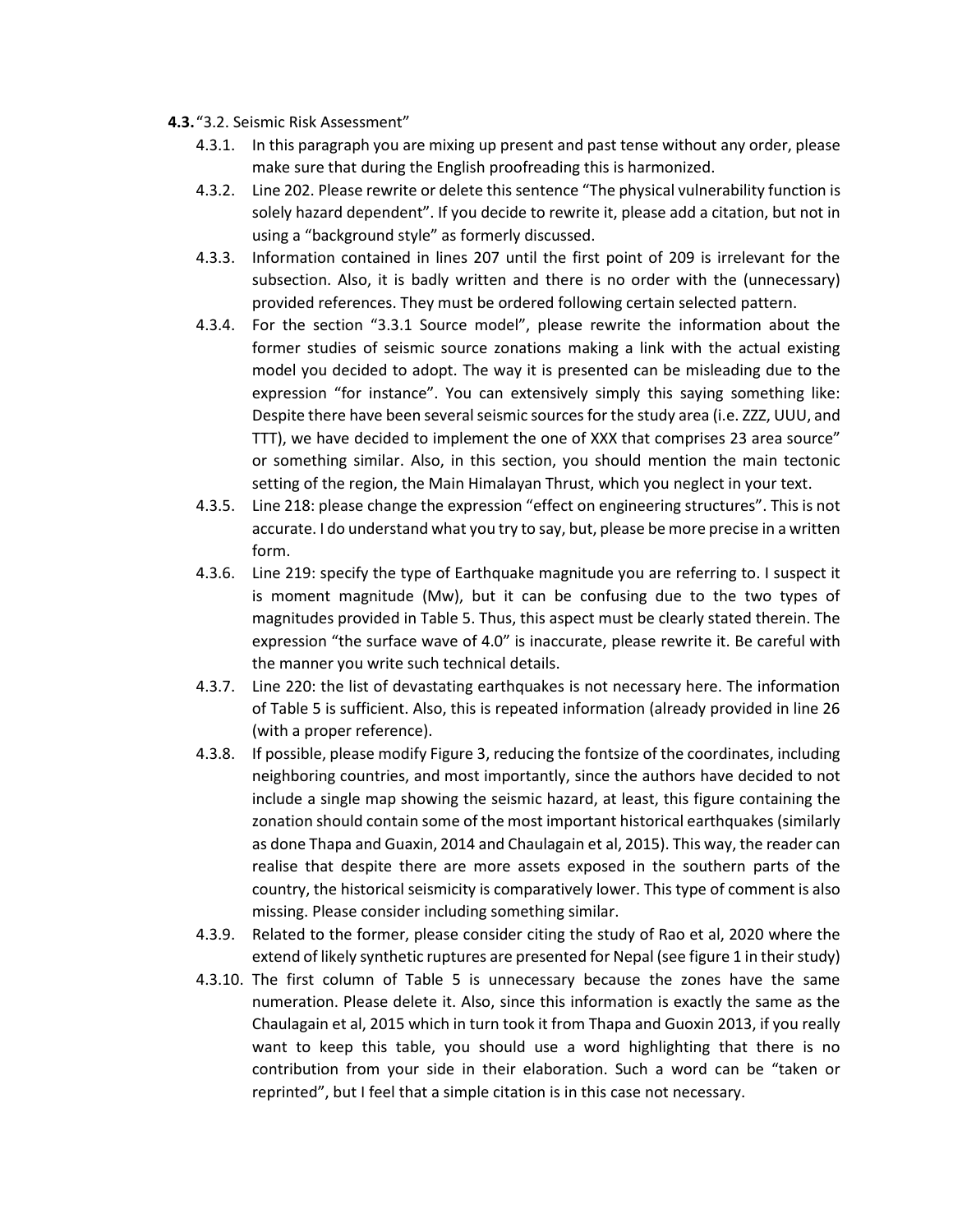- 4.3.11. Line 231: The plural form of research will also be "research". Please change it.
- 4.3.12. Line 238: I dislike the way the building types are included in the exposure model. Considering that according to the GEM V.2.0 taxonomy, there are other several occupancy types for buildings different from the industrial and commercial (e.g. education, government, assembly, agriculture), that would mean that all of those typologies are implicitly included in your model, which I doubt. If only residential buildings were included, I suggest you explicitly say it. Otherwise, it is not clear.
- 4.3.13. Line 240: *"most of the regions in Nepal consist of"*. Please change the word "regions" and be more specific (replacing it to "the residential building stock" or similar).
- 4.3.14. Since the authors are not doing any difference in the loss to damage ratios of the consequence model for each building type, the information contained in Table 7 is not interesting enough to be shown as a table. I suggest to reconfigure such data as simple text.
- 4.3.15. Line 255: There is an imprecision in the sentence "The fragility function used in this study is shown in Table 6". What the authors report are the logarithmic mean  $(\mu)$  and logarithmic standard deviation (σ), not the "fragility functions". Moreover, the definition of the nomenclature  $\mu$  and  $\sigma$  is missing. Please include it either in the text or table caption. Moreover, I could not find anywhere where it is explicitly stated the intensity measure(s) that those fragility functions employ. Are they all "working" with PGA, PGV, any other spectral acceleration, or more sophisticated ones? Please clarify.
- 4.3.16. I highly recommend to include a figure showing the graphical representation of these fragility functions. This will provide clarity because, due to the logarithm values, it is not straightforward for the reader to make out an idea about the differences between the damage states across the 5 building types. Use gridded subplots for this aim.
- 4.3.17. Figure 4: The subplot (a) must be reformatted. Please avoid using " " in the legend. The used ranges to define the building counts are inaccurate. Please note how the numbers are not consecutive. This is simply unacceptable. A good practice can be found in one study you have cited: please refer to Figure 3 in Chaulagain et al, 2015 to realise how the numerical ranges must be consecutive. Please avoid using white as a color as well as colors with sharper distinctions. Instead, I strongly suggest to use a graduated color map (similar to Chaulagain et al, 2015). Make sure that the colors employed are "color-blind" friendly.
- **4.4.**"3.3 Integrated risk assessment"
	- 4.4.1. Please introduce the text and then, figure 5. It is weird to have it before their actual formal introduction.
	- 4.4.2. Also, regarding figure 5, I strongly suggest to modify it. It is not self-explanatory. I am aware you have based your figure on the existing Fig. 1 of cited Burton and Silva, (2016), but you should use an expression saying you that you fully relied on theirs to produce yours (i.e. "modified from" or similar). Please note that theirs is indeed selfexplanatory because they added a short explanation for the components A, B, C, and D. Please consider doing something similar. Some hints are:
		- 4.4.2.1. For the seismic hazard, it is important to remark it is probabilistic hazard and not scenario-based.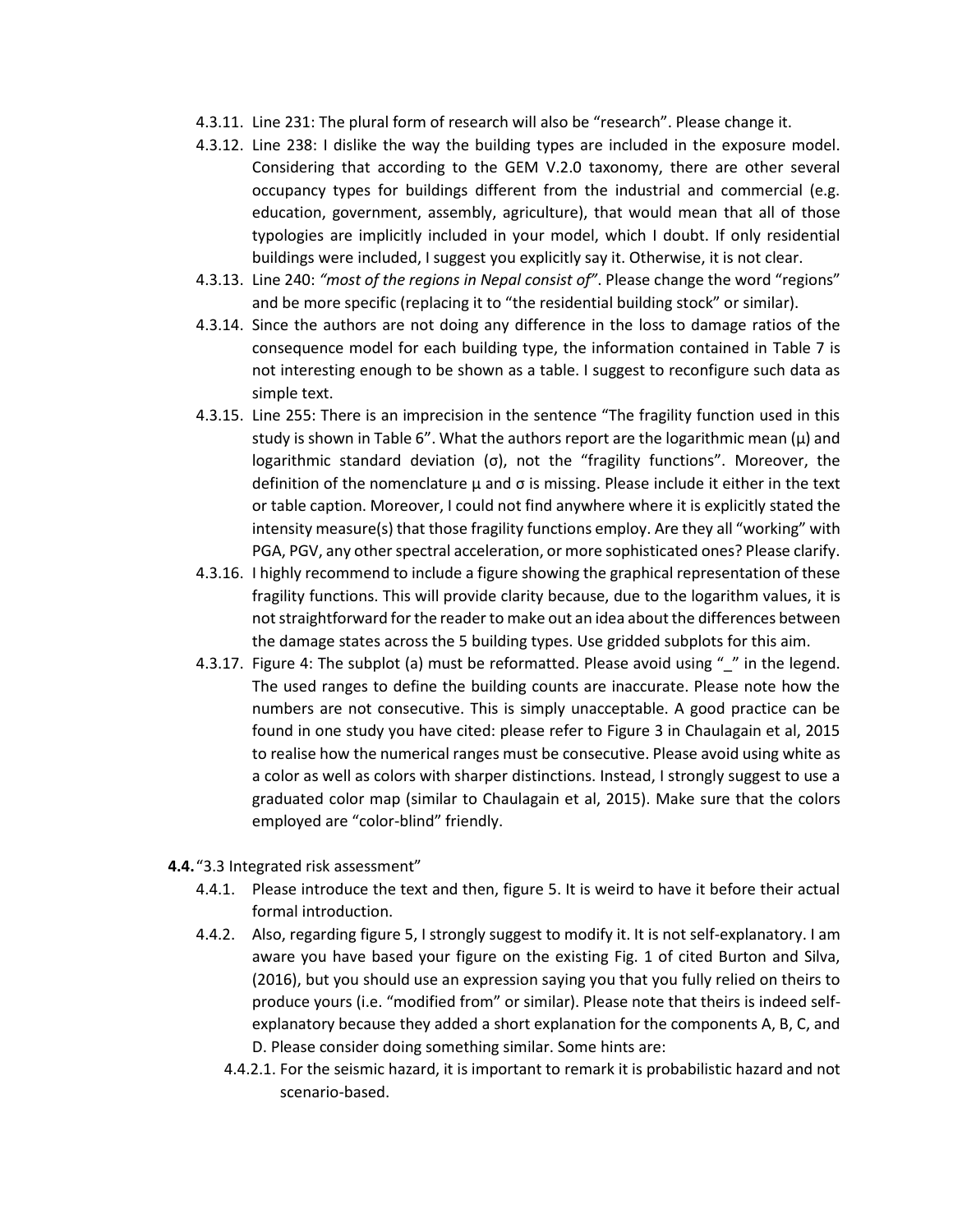- 4.4.2.2. For what you call "geographic features" it is important to remark what exactly you refer to. In this sense, although Burton and Silva, (2016) mentioned Exposure and physical vulnerability, you should mention it, but even narrowing down saying "Exposure modelling for residential buildings and their physical vulnerability".
- 4.4.2.3. Complementary, a senctence where you raised awareness that your "exposure products" are part of modelling process with uncertainties and not a ground truth. This type of sentence should be include. Please consider including these references: Kalakonas et al, (2020) and Gomez-Zapata et al, (2022) for this aim.
- 4.4.2.4. Moreover, a statement about the geographical part of the exposure model is missing. Although it is implicitly said to be modeled using administrative boundaries, the implication of using any other type of aggregation areas for risk assessment could have been another alternative. Studies such as: Douglas, 2007, Bal et al, 2010; and Gomez-Zapata et al, 2021 have shown the importance of having compatible with the hazard footprint and attenuation. You could briefly present these issues and references either here or in the discussion section.
- 4.4.2.5. For the "physical risk" you should clearly show what is/are the metrics (similarly as the aforementioned authors did).
- 4.4.3. The first three lines of this section are presented as background within a "material and methods" section. This structure is inaccurate and instead, it should be relocated somewhere else (e.g. Introduction). Also, please be aware this is repeated information (see where else you have cited Burton and Silva, (2016)) that the reader has already come across several times. I agree that this citation is highly relevant, but you could anyway consider to reduce the number of times that similar ideas that come out of this reference are mentioned in your paper.
- **4.5.**The sentence *"Here, the seismic losses were recomputed by using the Min-Max rescaling method"* is out of context within the current title. That is something the authors had already correctly presented in Section 3.2 (line 205). If your intention is to mention that the outcomes of the former step are integrated in this one, then you must properly rewrite that sentence.
- **4.6.**Similar issue as described above regarding the sentence "The seismic hazard analysis requires earthquake ruptures and ground motion fields". It is unnecessary and also out of place. This is something you have already elaborated in sections 3.3.1. 3.2.2. If you still want to keep it, you must properly rewrite it.
- **5.** "Results and discussion"
	- **5.1.**"As clearly stated in the beginning of this revision, please separate "results" and "discussion" into two differentiable sections.
	- **5.2.** "4.2. Seismic Risk Assessment".
		- 5.2.1. The authors mentioned since section 3.2 that Chaulagain et al, 2015 also performed a seismic risk assessment for the same study area. Only a short comment on a single similarity is mentioned. However, detailed differences with that study (or others) are not provided. This is key in the reconnaissance of the added value of your results (even without mentioning the nice contribution about social vulnerability). This should be included in the new section "discussion" I am kindly asking for.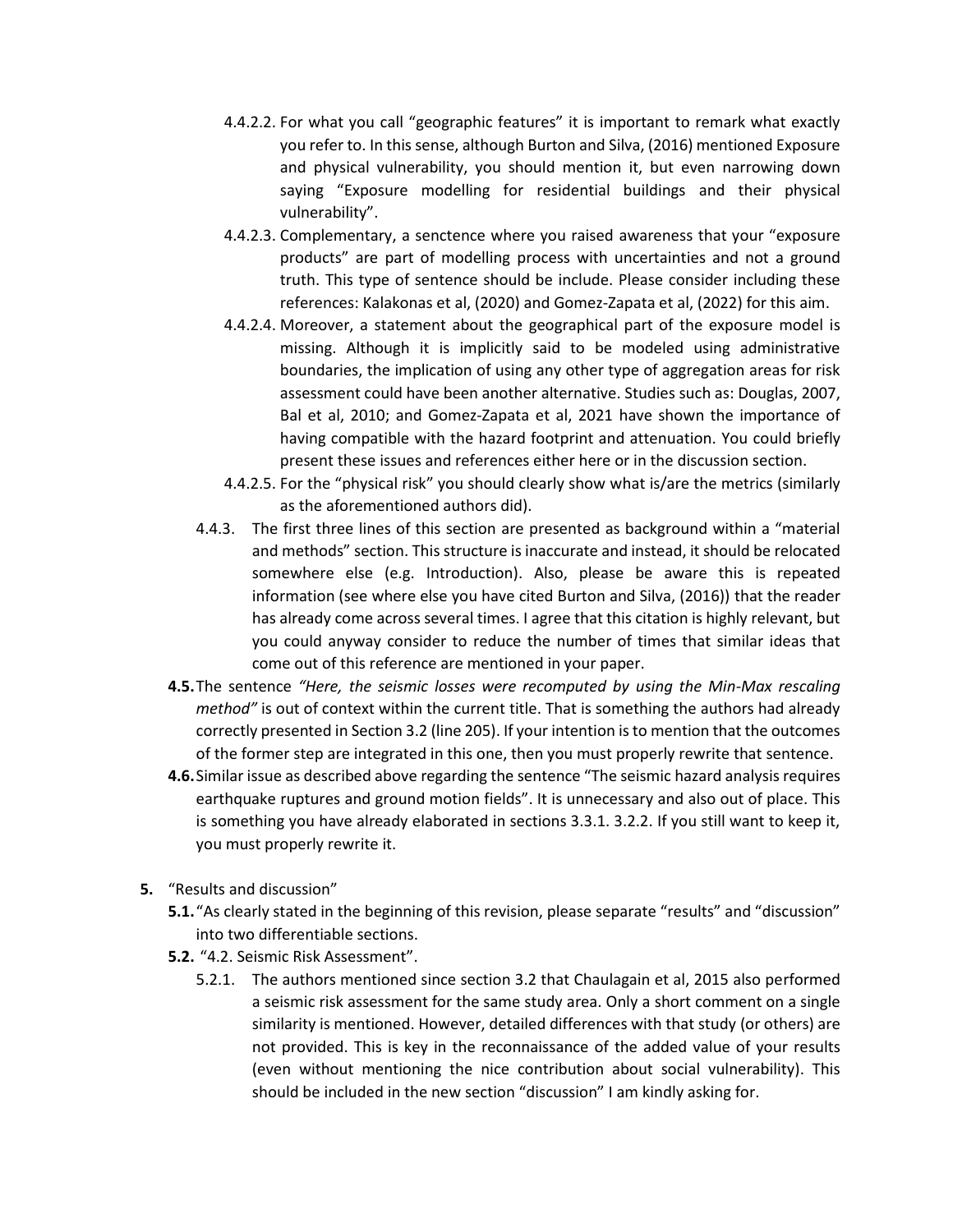- 5.2.2. Line 308: Although some names of the regions were formerly provided in Fig. 1, this one should be recalled one again. It is easy for the reader forget it. However, some names you cite have never been introduced (i.e. Kathmandu, Butwal). This is one of the reasons of the comment 4.2.5.5 related to Figure 1. Same comment applies for line 238.
- 5.2.3. Figure 11: The caption is incorrect. It is true that you present the results only highlighting the 75 district boundaries, the results that you are displaying are in reality the ones for the 3983 VDCs and municipalities. Therefore, I strongly recommend that you rewrite the caption. Do not be afraid of including more than 1 line descriptions when they are necessary to be fully understandable to the readers.

# **6.** Conclusions

- **6.1.**Line 351: *"This paper presents a method using…"* (This is related to one of the general comments described above). This is because no original method was outlined. Instead, the authors made use of existing approaches to present some results. Please rewrite it. Be precise.
- **6.2.**The last paragraph of the Conclusion should be moved to this new "discussion" section. Complementary, considering that some preliminary reports of the 2021 Nepal Census are already available by April 2022, the authors are encouraged to discuss (in the future "Discussion" section) how a similar analysis as they performed using outdated information from 2011 could locally or globally vary if such a new census was used instead.

#### **C. Technical corrections**

- 1. Most of the references lack the correct style that is demanded by the Journal. The DOI of the references must be provided in the next revision.
- 2. Line 54: incorrect use of the parenthesis for the citation "Aksha et al., 2019"
- 3. Table 1 provides sensitive information but without providing any reference. Please add it to the caption.
- 4. There are several identical titles (e.g. "3.2 and 4.2"; 3.3 and 4.3). A distinction must be made at least either mentioning the study area or something else (method vs. results).
- 5. Line 289: please replace the word "total" by "integrated". This is to be consistent with Fig. 5
- 6. Line 293: please remove or rewrite "The OpenQuake platform present within QGIS was used to develop probabilistic seismic risk models". This suggestion comes from the fact that there is a very similar sentence just before this one. Please avoid redundancy.
- 7. Figure 6: Please remove "\_" from Figure 6. Please ensure that the notation for the building types is identical to the one provided in Table 6. Also, please modify the caption. Saying "QGIS IRMT" is not accurate. IRMT is enough. Since captions should be self-explanatory, please rewrite the full name of this acronym and include its respective citation.
- 8. Line 304: Please modify "geophysical characteristics". Due to the various use of that word in other related scientific contexts, you should use other wording.
- 9. Line 366: "SIn": This is wrong. Please correct it.